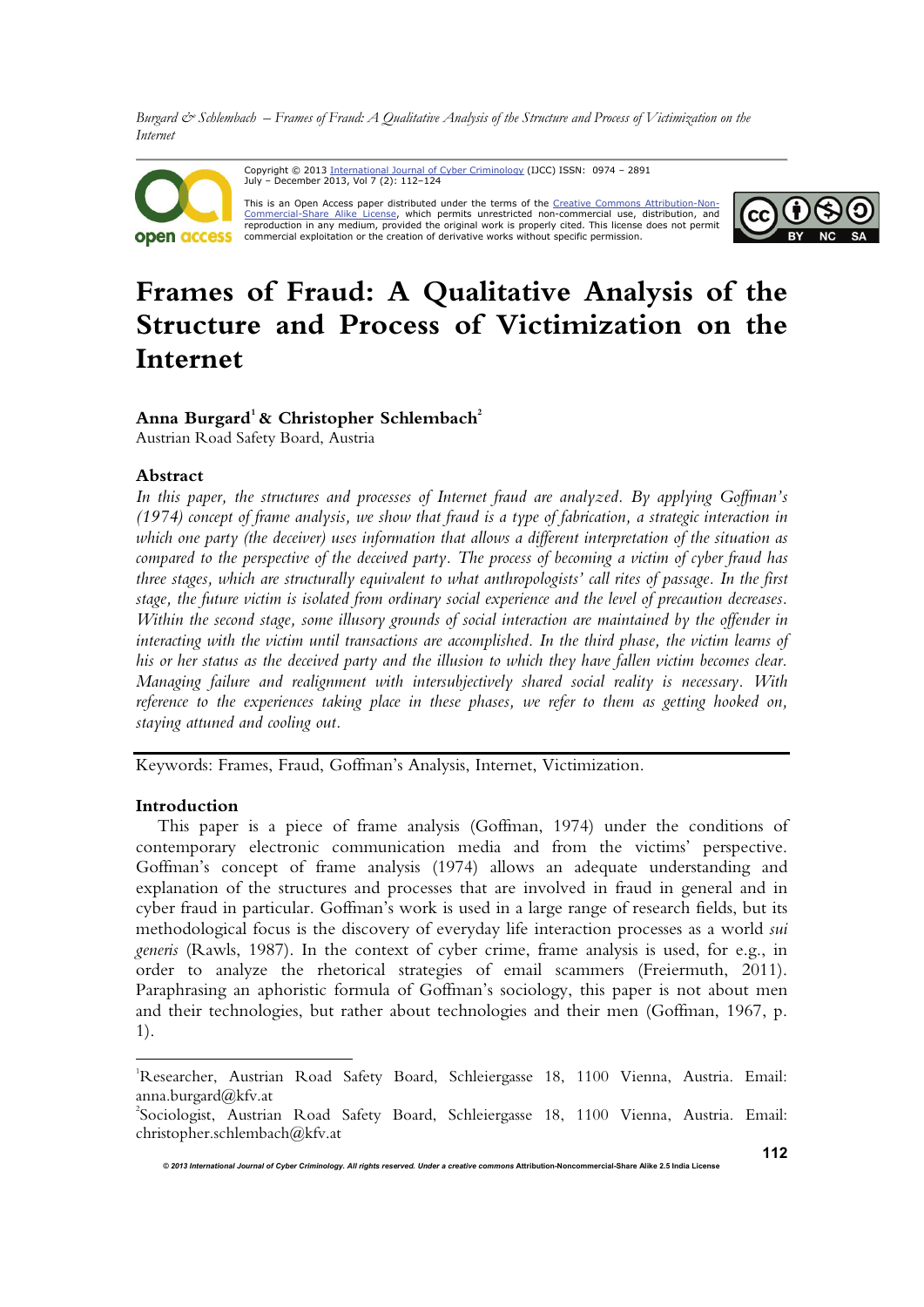

Goffman took up Bateson's (1972) concept of frames in order to respond to a core question of the sciences of the social and historical world: How do we constitute social reality? Why do we believe in a taken for granted reality, the reality of things or other human beings? Under the conditions of modernity, the problem of reality cannot be conceptualized as something objectively given without its relation to an observer who "constructs" it (and a social scientist, who reconstructs this construction in second order observation [Schutz, 1967]). Following James (1890) and Schutz (1967), Goffman does not ask what reality is. Rather, he asks the following: Under which circumstances do we consider things real? (Goffman, 1974, p. 2). James' (1980) point of departure was the fact that the world is not given as an undifferentiated entity. It is differentiated into sectors or sub-worlds: the world of dreams, myths, science, art or even madness. Each world has its own style of existence, which expresses its specific character of reality. Dreams are real in a different way than science or social action, but without doubt, dreams are real for a dreamer under specific circumstances and in the dream's style of existence.

Schutz (1962) further elaborated on the ideas of James (1890) and spoke about different provinces of meaning, which are separated from each other. The structure of meaning is different in each of these realms and we experience this difference by a kind of shock when we move from one province to the other. Much of the beliefs of everyday life are lost when we move into the realm of science, where the laws of logical inference strictly organize the structure of meaning (coherence, consistence and consequence of a system of propositions). Goffman (1974) was not fully satisfied with Schutz's solution of the problem of reality. The framework of everyday life and of wide-awake practical realities, as argued by Goffman (1974), did not fully bring out the implications of the constitution of reality. As a consequence, there was no way to determine or describe precisely enough the number of worlds, subworlds and provinces of meaning and the transition between different worlds by the experience of a shock. Schutz's analysis was "merely to take a shot in the dark" (Goffman 1974, p. 26). However, it was enough to work out a far-reaching conceptual scheme.

In order to eliminate these problems, Goffman introduced the idea of frames. Frames consist of the principles and rules of organization of the world in question. Roughly speaking, frames are not styles of existence– they are styles of observation. When two people play chess, for example, they observe the game with two different frames of reference: a *physical frame,* which enables the players to move the figures on the chess board through space and time, and a *social frame* of the game, which determines the rules and the possible and favorable moves of the figures. Frames, then, determine which "strip of reality" is observed and what this strip of reality means. Two types of frames can be distinguished: primary and secondary frames. Primary frames determine the most basic, apriori interpretations of the world and thereby constitute reality as such. They cannot be reduced to other, more fundamental frames. In Wittgenstein's (1953) philosophy of language, the primary level of framing is the mother tongue as the most fundamental language from which all other languages are derived. Schutz (1967) argues that the life world is the final and primary system of orientation of human action. According to a useful distinction of human experience in modern society, primary frames can be natural or social. Natural frames refer to blind and causally determined cosmic processes; social frames refer to voluntarily organized human actions, which include plans and intentions. The chess game mentioned above serves as a paradigm.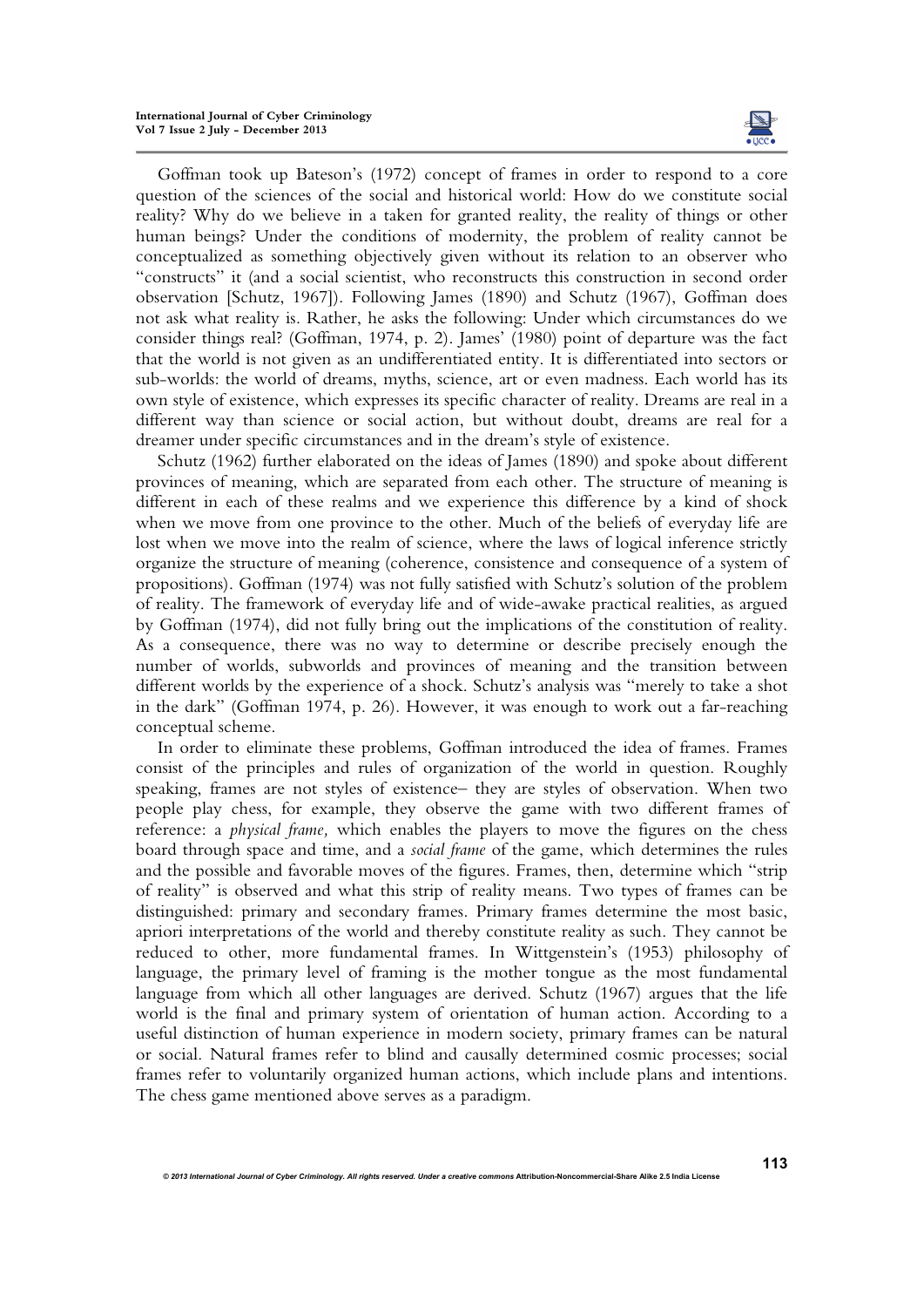Frames draw a line between what is inside and what is outside, thereby constituting "strips" of reality. Shared reality is constituted if a number of individuals interpret a strip of reality by using the same frame of reference. Based on the idea that frames can be shared – which is a condition of social action based on the phenomenon of intersubjectivity – two types of transformations of frames are possible. In the first type, all participants share the transformation of a given frame. Goffman (1974) calls these transformations *key.* The metaphor is taken from the notation system of occidental music. It allows a distinction between a real fight and a played fight or between a quarrel and a theatre play. Keys are open to all sorts of transformations and variations, which is a condition for the incredible richness and complexity of human experience. In the second type, only one party has control over the transformation process, while the other party defines the situation differently. This reframing process is called fabrication.

Theatre or magic tricks are a type of fabrication enabling a socially accepted and harmless form of deception. Suffering with King Lear and forgetting the borders between play and reality does not impinge on our ability to have control over the border line between theatre and reality. However, there is another type of fabrication, which can be characterized by the exclusion of a person or a group from the constitution of the frame, a fact, which allows *strategic interaction* of a malign kind: "A second class of fabrications, the exploitive kind, is now to be considered: one party containing others in a construction that is clearly inimical to their private interests, here defining 'private interests' as the community might" (Goffman, 1974, p. 103).

All forms of fraud belong to this second type of fabrication and the problem for the fraudster is how to move a victim into a mood in which he or she voluntarily engages in such an exploitive kind of interaction. We want to argue that it is often the "private interests" of individuals, which cause them to become a victim of cyber fraud. Interests are those parts of a system of interaction which organize motivational processes on a social and not just an individual base. They might be private, but they are not merely subjective. They are always part of a social structure. Interests are socially framed needs institutionalized in specific situations and under specific conditions.

Becoming a victim of fraud is an active process and this "achievement" is probably an important reason for feelings of guilt and shame after the fraudulent action has been discovered. This does not mean that the victim is guilty or fully responsible for his misery. It means that he or she must engage in a line of action that allows him or her to participate in a deceiving interaction without much encouragement from the side of the deceiver, at least not in the first moment. Cyber fraud has more in common with angling than with robbing. You throw out your angle and wait until a victim is on the hook and it often depends on which lure (anticipated private interests) you use whether you will catch a suitable victim. Often the deceiver must activate some socially shared private interests in order to *heat-on* the willingness of the victim to participate in fraudulent dealings.

*Getting hooked on*, as we call this process, has two functions in the context of a frame of fraud: First, it must trigger the wants of the victim to achieve a desired good or service, for example, a strong want to have the most recent iPhone or a cute pet or being the winner of an incredible amount of money; however, it can also involve avoiding something undesired, a charge, a high fee or even a legal sanction. Second, such *getting hooked on* must reduce the victim's levels of risk awareness and caution of engaging in interaction with strangers (interaction with strangers based on solidarity and reciprocity of perspectives of action orientation is a precondition of modern society). By *getting hooked on,* victims are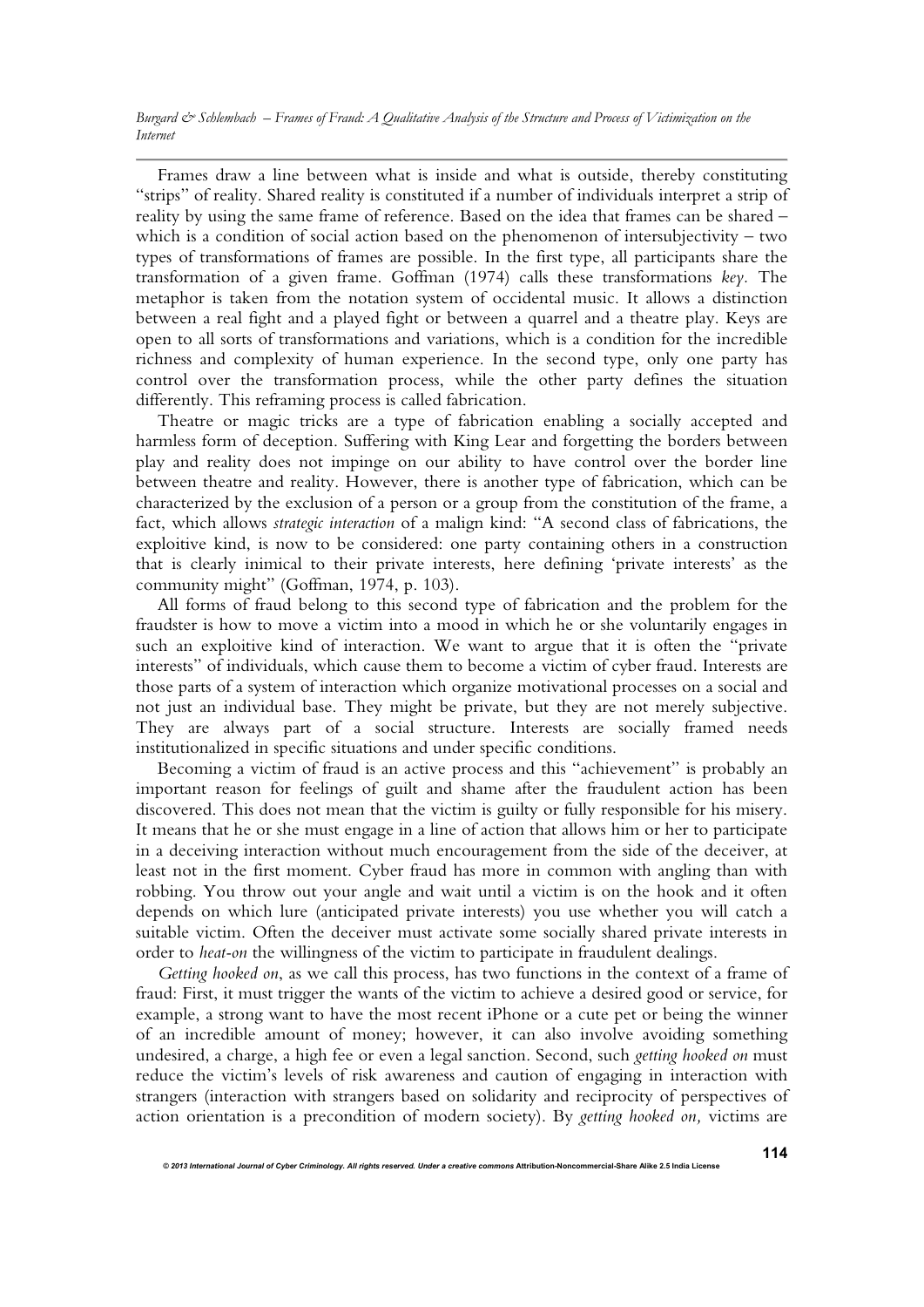

isolated from socially shared frames of interpretation and thereby are detached from a realistic interpretation of the situation. This type of mechanism is widely used in legal frames of action as well. It must not be invented by criminal intention. Magicians use these techniques of slightly shifting our system of relevance and our expectations away from the scene in order to conduct a trick in a moment of lowered awareness.

 Once the victim is isolated and willing to engage in a fraudulent interaction, interest in the desired goods must be maintained. The victim must be kept *attuned to the style of interpretation, which is controlled by the offender*. In this phase, offender and victim share a world detached from the realm of ordinary experience and the trusted ways of everyday life. It is a state of *liminality*, which sometimes allows for an increase of the gain for the offender by further demands. Another bill, taxes, a vaccination, for example, have to be paid in order to receive the cute pet (imagine it is waiting for you at the Hungarian border). Yet, there is a point at which the victim will detect and dissolve the fabric of invented stories and hit the sober grounds of ordinary ways of thinking and acting. For a more or less long period of time, a kind of self-deception or denial of what is really happening helps us to stay attuned, but when the deception is implausible in some of its fundamental assumptions, it can no longer be maintained. For some time, victims try to repair their disappointed expectations. They might wait for another week; the seller of the pet could be on holiday. Individuals with high trust in the normality and openness of the social world defend beliefs for as long as possible. They do not want to be disillusioned. This moment of awakening can be a kind of a shock, as described by Schutz (1967), which is sometimes accompanied by a crisis of trust in reality. Sometimes this shock causes feelings of shame ("how could I have been so foolish", "it is so obvious that this offer was completely ridiculous", etc.). There are various ways to work through this experience of reintegrating it with the "normality" of everyday life. We can call this phase the *cooling-out phase*. *Getting hooked on*, *staying attuned* and *cooling out* are phases of a tripartite structure.

We can reconstruct the experience of shock as outlined by Schutz (1974) by the process of transgressing a threshold, theorized by a concept of rites of passage. This transgression can be understood as a transformation at the end of which a person receives the social status of the victim. The process is organized by a three-staged sequence corresponding to three types of rites: rites of separation, liminal rites (marginality) and postliminal rites (incorporation). The structure and duration of each stage or phase is variable. Van Gennep (1960) found rites for each of these stages in ethnographic material. Giving birth and thereby becoming a mother was organized by a rite of incorporation. Initiation, the phase between the status of adolescents and becoming a full male member of the group, was framed by a liminal rite. Saying farewell to childhood was a rite of separation. Van Gennep (1960) developed a sequence model or *schéma* in order to elaborate on the basic procedure that can be found in each of these rites of passage. It encompasses all three stages in various degrees. This scheme can be found on the individual level as in our analysis of becoming a victim, but also on the collective level, where, for example, a whole society is transformed from dictatorship to democracy, like Germany after 1945 (Gerhardt, 2006).

The type of process we are interested in here differs in one important aspect: it does not only transform the person, it also transforms the schema of experiencing the world, which is reframed by a fabrication. Additionally, the third phase (incorporation) is not a reintegration of a new person, but the reintegration of the organization of experiences, which otherwise would become out of touch with the common grounds of social reality.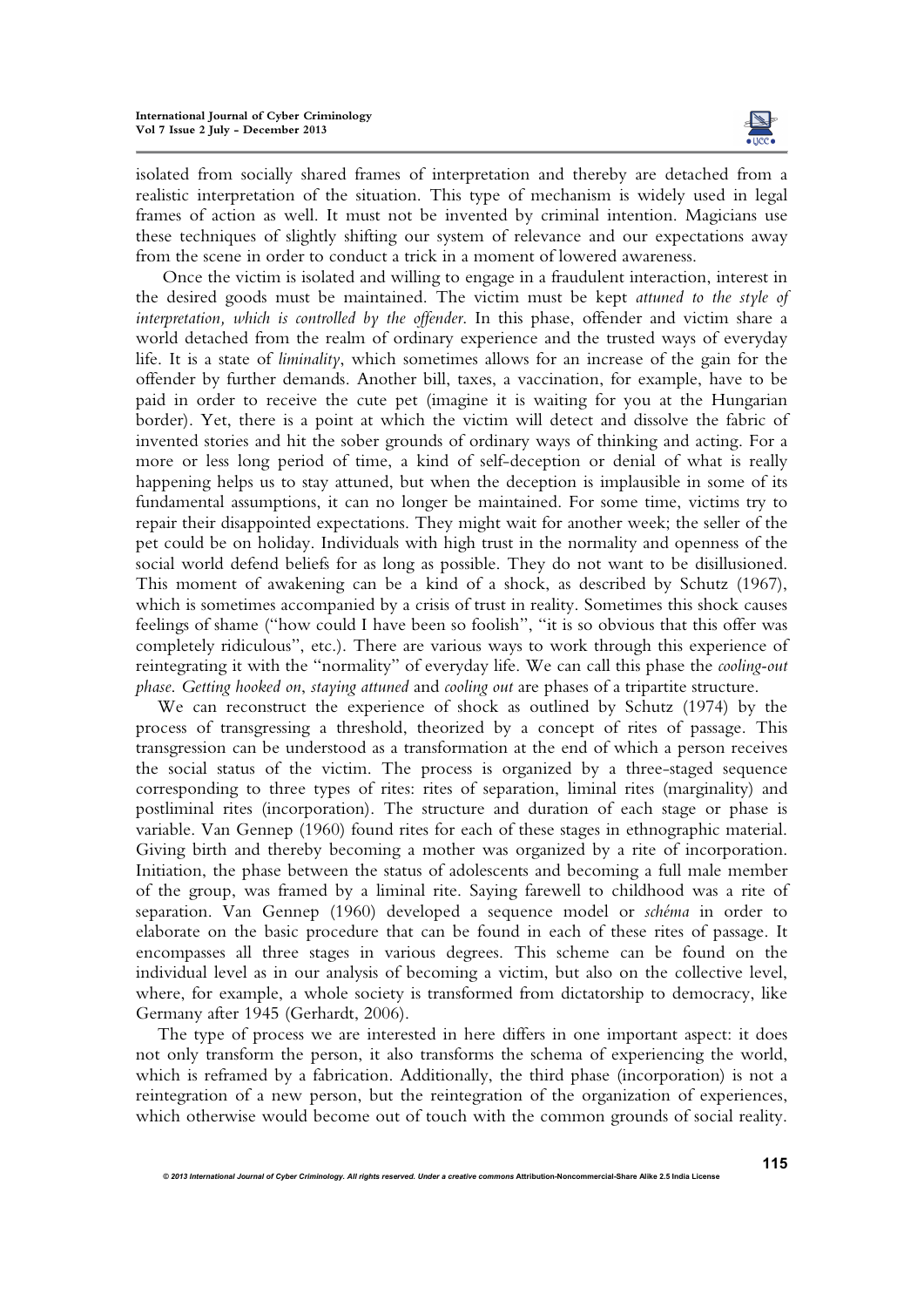The rite of passage, then, produces a little counter-world, which appears as common-sense reality. Victims have to modulate their schemes of interpretation by using the assumptions offered by the offender as preconditions of their belief system. They go through a marginal phase, which is like common-sense reality, until the belief system is destroyed, making realignment with social reality necessary. Experiences of shame, guilt or anger mark the new status of having been transformed into a victim.

### **The Present Study**

In order to transpose Goffman's analysis of the social organization of experience to contemporary society and its widespread computer technology, we conducted qualitative interviews with 30 victims of cyber fraud in Austria, generated in the course of a study on cyber crime in Austria (Burgard, & Stoßier, 2012). The process of victimization, in a way, can be described as a process of the (deceptive) constitution of experience and for understanding this problem we will develop an adequate conceptual scheme. Our argument has two steps: (1) we will outline a conceptual scheme of understanding the structures and processes of victimization in cyber fraud. In order to understand the structural side of becoming a victim, we refer to Goffman's concept of frame analysis. With the purpose of understand the processional side; we will refer to the concept of rites of passage. (2) we will apply this scheme to qualitative data. These two steps will help us to answer the research questions: How is a system of fraudulent interaction constituted and how is it integrated within an individual's everyday life?

### **Data and Methods**

The sample was organized in terms of gender (16 female, 14 male), age (from 29 years to 73) and residence at the time of the interview (cf. table 1). The goal of the interviews was to better understand how members of contemporary Austrian society became victims of Internet crime, how fraud occurred and how the victim reacted after the incident. Furthermore, the interviewed individuals were asked how they felt after the offence and if their approach towards the Internet has changed. Firstly, we wanted to know what kind of fraud had been experienced (cf. table 2).

Some respondents were repeatedly victimized. Hence, the number of victims is higher than the total amount of participants. Eleven of the 30 respondents indicated that the fraud occurred on eBay. Looking at these facts, it can be presumed that such crime is prevalent in most people's everyday life. We will interpret some of the facts described in the interviews in terms of our conceptual scheme, thereby looking at the structure and the process of the interaction system. Specifically, how persons become involved in a fraudulent interaction, how they became attuned to it and how they found a way out and back to reality will be assessed. Interview material was sorted by differentiating between types of fraud, arguing that the same process is at work in all cases.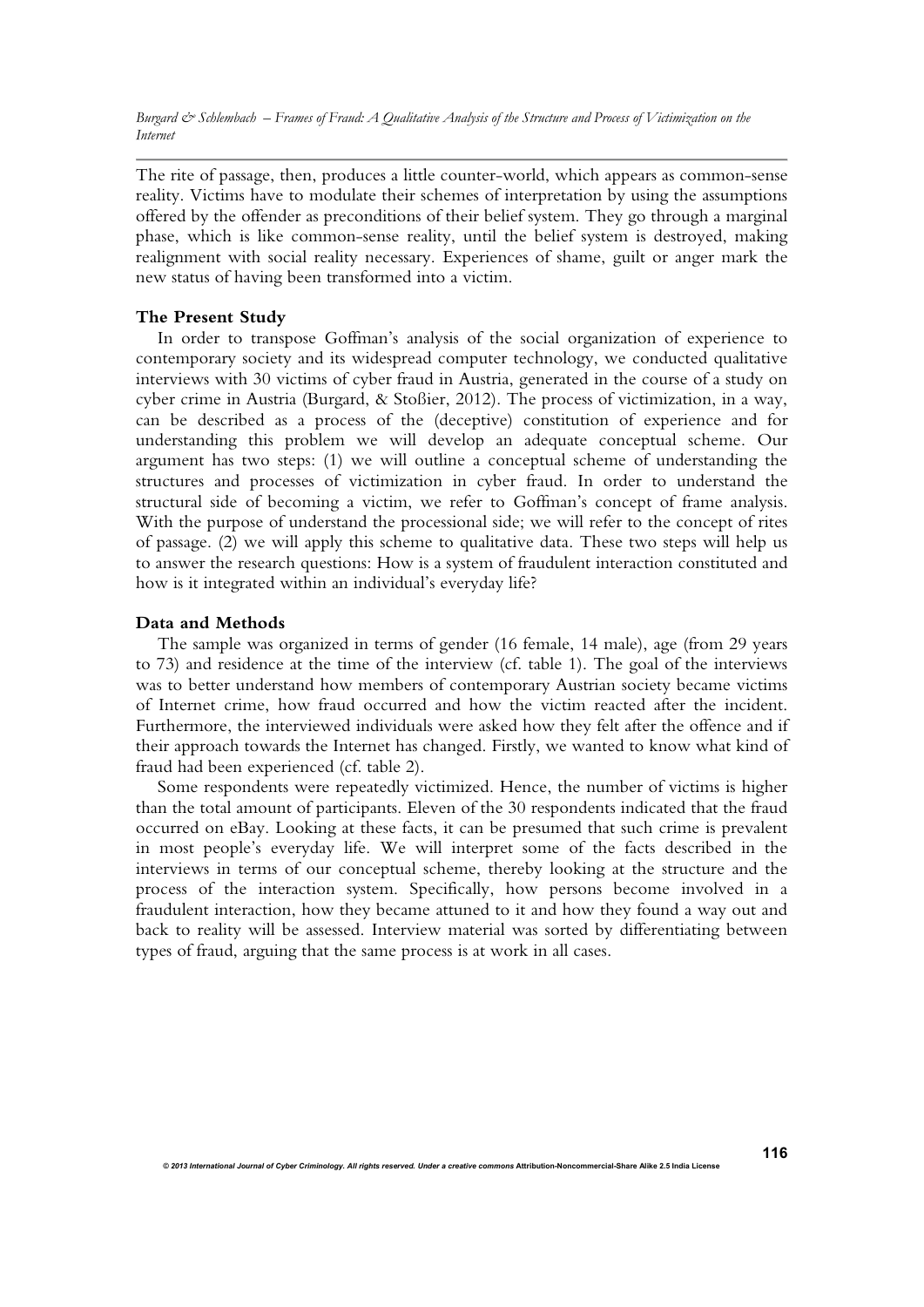

| IV.no   | Age      | <b>Sex</b> | Postal code |
|---------|----------|------------|-------------|
| 7483/1  | 53       | female     | 4894        |
| 7483/2  | 52       | female     | 5282        |
| 7483/3  | 31       | female     | 5452        |
| 4593/1  | 73       | male       | 4331        |
| 4596/2  | 29       | female     | 4563        |
| 4596/3  | 49       | male       | 3335        |
| 4596/4  | 58       | male       | 4151        |
| 4596/5  | 36       | male       | 4020        |
| 6084/1  | 39       | female     | 1210        |
| 6084/2  | 37       | male       | 1110        |
| 6084/3  | 30       | female     | 1110        |
| 6084/4  | 57       | female     | 1210        |
| 6084/5  | 37       | female     | 1160        |
| 6084/6  | 51       | female     | 1100        |
| 6084/7  | 50       | female     | 1100        |
| 6084/8  | 43       | male       | 1170        |
| 6084/9  | 36       | female     | 1150        |
| 6084/10 | 41       | female     | 1230        |
| 6084/11 | 72       | male       | 1020        |
| 6084/12 | 34       | male       | 1190        |
| 8004/1  | 46       | male       | 3261        |
| 8004/2  | 63       | male       | 3204        |
| 7339/1  | no reply | male       | 2000        |
| 4226/1  | 53       | female     | 9210        |
| 4226/2  | 49       | female     | 9500        |
| 4047/1  | 54       | male       | 8020        |
| 4047/2  | 33       | female     | 8141        |
| 4047/3  | 55       | female     | 8511        |
| 4047/4  | 53       | male       | 8111        |
| 4047/5  | 46       | male       | 8401        |

# **Table 1. Sample**

# **Table 2. Forms of offenses**

| Forms of offenses                               | Number of victims           |
|-------------------------------------------------|-----------------------------|
| Wrong or damaged product or products were not   | 12                          |
| delivered even though the victim paid           |                             |
| Hidden-fee download                             |                             |
| Seller on the Internet and never received money | $\mathcal{E}$               |
| from the customer                               |                             |
| Job offers which appeared fraudulent afterwards | 3                           |
| (e.g. snowball system)                          |                             |
| Gains/inheritance for which an advance payment  | $\mathfrak{D}$              |
| is necessary                                    |                             |
| Lotteries                                       | $\mathcal{D}_{\mathcal{A}}$ |
| Hidden-fee games                                |                             |
| Account hacking                                 |                             |
| Anonymous                                       |                             |
| Total                                           | 32                          |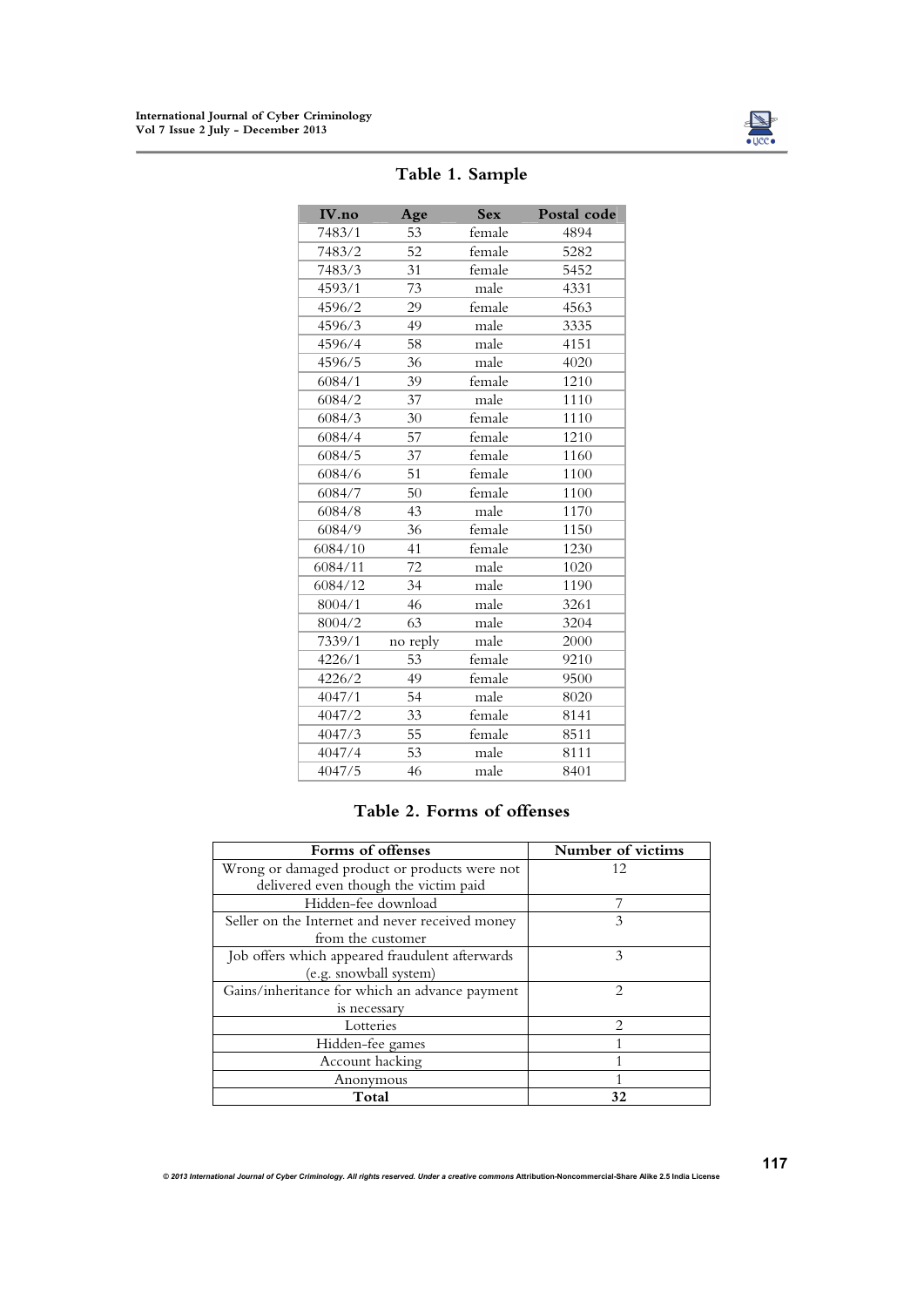### **Results and Discussion**

# *1. Getting hooked on*

In the first phase of *getting hooked on*, future victims decrease their levels of risk perception and increase their motivation to satisfy their private interests as the following example shows:

A motorcycle was announced, used, he indicated payment in advance. My husband wanted to pay the full amount at once, but we have sent a down payment of 1000 Euros (4047/3).

This mechanism triggers a want for a desired good or service either by its value as an object or by its cheap price. Hiding important information from the situation or downsizing its importance helps to increase the fraudster's chance of success, as he or she may speculate that it drops beneath the threshold of the victim's awareness:

The way it happened – they say it is for free  $-1$  downloaded a route planner, five pages of terms and conditions of business, no one reads that. And then I got an invoice for 53 Euros (4047/1).

The effect of this process, then, is that the victim interprets a given "strip of reality" differently than the offender. In our interviews, fraud most often occurred in the context of shopping on the Internet. Products were wrong, damaged or otherwise incomplete, or they were not delivered even though they were paid for. The respondents, for example, wanted a new mobile phone, or they wanted a rare book for studying, a motorcycle was offered or even a kitchen for which a deposit was demanded.

Another version is offering access to exotic events, like tickets to an opera in Venice.

I went to Venice and wanted to visit the opera there. There was a homepage which offered tickets for a performance at a certain date. It was half a year in advance and I paid by credit card. The cards should have been sent to me (6084/5).

In all these cases, future victims find various goods on the Internet for which they are actively searching or which they find by occasion and urgently desire. One respondent expresses this point quite clearly:

I absolutely wanted to have a new mobile phone. I focused my search requests. [...] In a shop I would have had to pay 500 Euro; I paid 300 Euro (6084/2).

Hidden fee downloads were also mentioned quite often. *Getting hooked on* is unspectacular. The victims we interviewed occasionally found a free open source program on the Internet (4596/3), needed to download various freeware in order to open specific types of files, downloaded music for which payment was demanded (4596/4), needed route-planner software which was thought to be cost-free, or found material for their professional interest (lyrics – 6084/6):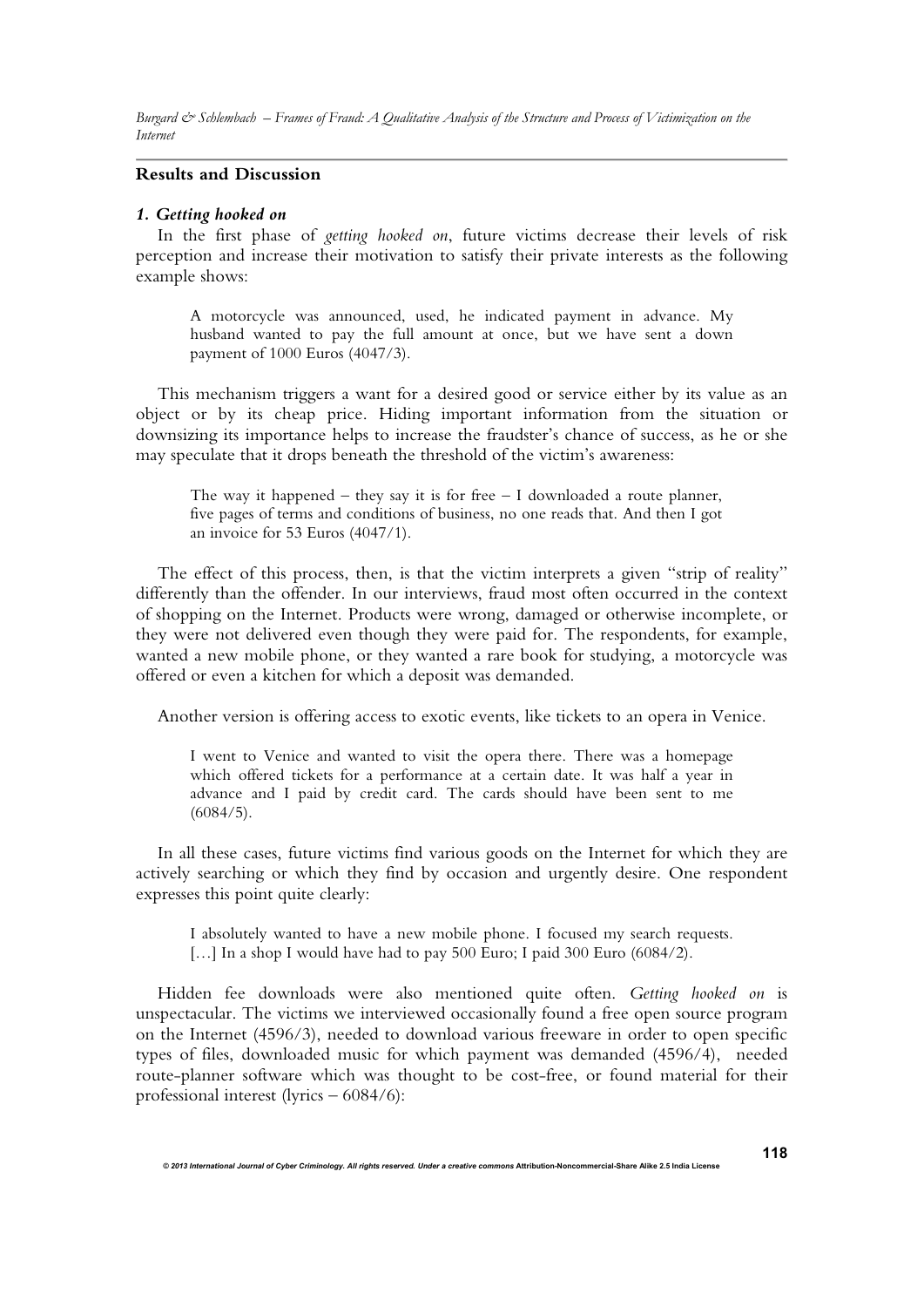

My husband is musician. He found a website and there was a link. He found these lyrics. Even a colleague said that he can download for free there. There was no sign indicating that you have to pay for or become a member (6084/6).

One of the respondents was on holiday in Italy and gives an example of how need is created in a specific situation:

There is so much email traffic. Everyone sends emails and attachments. You need a program in order to be able to open attachments. You can open one attachment, but not the other. There are some programs to open [these files] on the Internet. And such a program – a friend sends me various information about topographical descriptions [of geographical areas] – I cannot open. So I start looking for a program on the Internet (4596/1).

Complementary to fraud in the context of shopping and buying is fraud in the context of selling a good or service on the Internet. *Getting hooked on* focuses on the "impression management" (Goffman, 1958) of the customer, who has to appear as an honest person, able to pay for what he is ordering. Fraudulent customers use the same techniques as fraudsters, who send phishing mails. They use, for example, counterfeit emails. Logos of PayPal or eBay contribute to a "reality effect." A victim who wanted to sell his car used these elements as indicators for further engaging in a trustful relationship:

It was in spring 2011, in May. It came from London. We had announced a car on a market platform. He [the potential buyer] contacted us by SMS and used really good counterfeit emails, adding the logos of eBay and PayPal as the online payment system. It looked very secure, but unfortunately, this was not the case. He has never paid (4047/4).

A specific form of *getting hooked on* by invoking desires or wants for a specific good or service can occur during the process of looking for a job. Persons in urgent need of a job or individuals, who are looking for part-time occupation that can be done from home, are at risk:

On a platform, I found a job offering: 'international company is looking for a messenger.' With my handicap I needed a part-time job. It was a good offer. You take the packages and send them to the address, to the country that is indicated. You get a fixed price and a provision (6084/1).

A "trick" of the job offer is that it is associated with the obligation to buy documents necessary for understanding and doing the job (this information could have been found in the small print, but the customer did not think of this – hence, a legal way of constructing fabrications):

It was a home-work offer; I understood that you write service emails for different companies. I am good at writing, so it would have been interesting. I read that the instruction documents are for free, you just have to become a customer and to order an e-book for 40 Euro or the big package for 90 Euro (4226/1).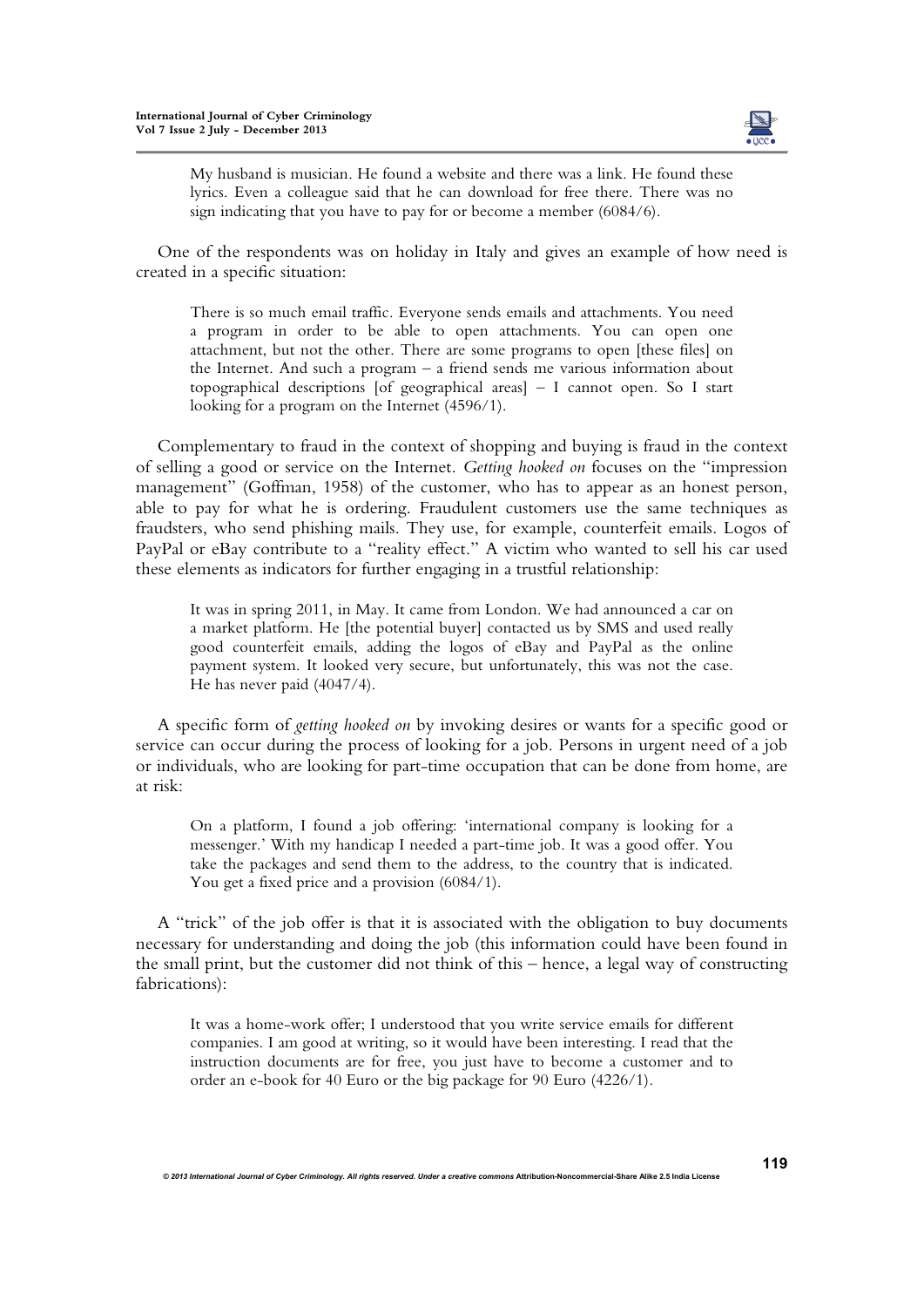The last type of *getting hooked on* process to be discussed here is being confronted with an unexpected event associated with incredible fortune. Such events can be of the purely contingent type such as winning the lottery, or they can be a more sophisticated type, in which "reality effects" are produced because the victim can identify parts of the fraudulent construction with his or her own life circumstances.

I was contacted by an e-mail from Germany, by the Class Lottery [Klassenlotterie] that I won the lottery and that I shall forward my phone number. Class Lottery appears to be serious. I was phoned by a lady. She immediately congratulated me for my fortune – I do not remember how much it was – and she said, she does already have the dates of my banking account (6084/3).

Getting hooked on is not induced by a desired good, but by the event, which fits one's own background expectations either by matched events and circumstances or by unexpected and contingent events (fitting into every life course). In one case (8004/4), the reality effect was produced because elements of the fraud frame matched some biographical elements of the victim. A respondent of this study was confronted with an email by a foreign lawyer, who contacted him stating that his brother had died and some legal issues had to be clarified concerning inheritance. In fact, the victim had a brother, who lived in this foreign country, but he had not had contact with him for decades. So, there was some plausibility to believe the story. We could call this mechanism *make-believe mechanism*:

I received an e-mail. I have no contact to my relatives. I had a brother in Spain who had died and he [a lawyer] wrote that I am the beneficiary of an insurance. It was done on a serious basis, all with certification (8004/1).

If such stories are told on a level that is specific and general enough, any person could potentially find some moments in their own life that fit the description. In a non-criminal context, this technique is used for casting horoscopes, but also psychology students studying the various forms of neurosis are familiar with these experiences.

#### *2. Staying attuned*

Once the process of *getting hooked on* has taken place, a person is detached from interaction processes based on rationality and reciprocity. The victim drifts into a situation of "strategic interaction", where the person that controls the situation has another definition of what is going on than the victim. *Getting hooked on* is the mechanism which decreases an individual's levels of risk perception and awareness of signs of possible danger. Strategic interaction, however, is not a taken for granted state of the process; it must be maintained either by decreasing feelings of distrust or by increasing the level of trust in the honesty and sincerity of the fraudster. We call this process, in which the fraudster tries to keep the awareness structure stable within the situation, *staying-attuned*. The fraudster must prevent or transform signs, which put the frame of fraud under scrutiny.

In the context of Internet shopping, doubts occur when goods are not delivered in due time. Victims start requesting reasons for the delay via phone calls or emails. They try several times. Initially, when they are unable to make contact, they might think that the time in which they called was perhaps inconvenient or the seller might be on holiday.

*© 2013 International Journal of Cyber Criminology. All rights reserved. Under a creative commons* **Attribution-Noncommercial-Share Alike 2.5 India License**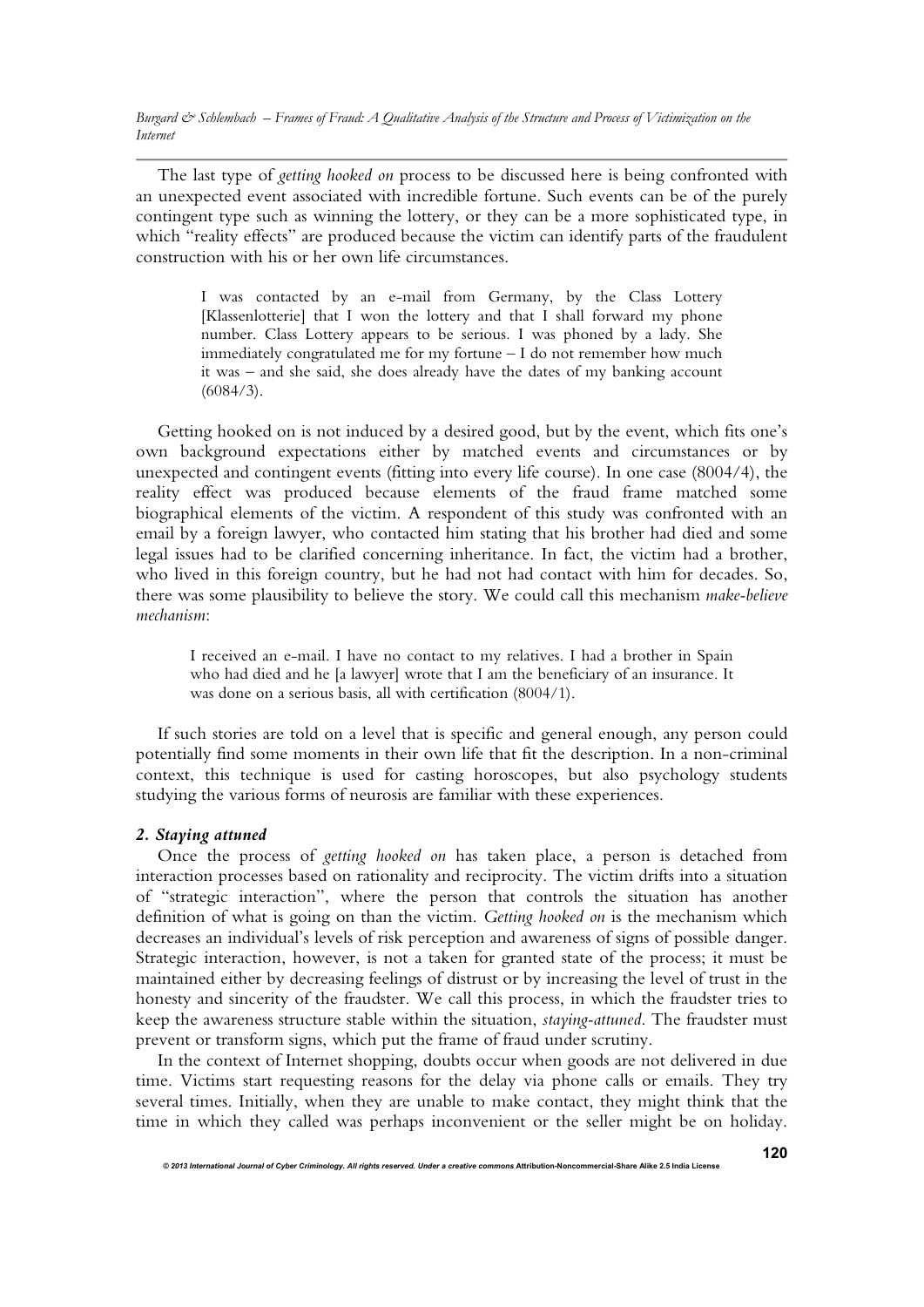

Victims often say things like, "After some days I made an inquiry and was told that the seller had a delay and will need more time" (4596/2).

Another supportive fact is that victims are "naive" even amidst the deception and believe they have everything under control. Maybe they do have everything under control, but because of excessive *getting hooked on*, they lose control at a decisive moment. The case of ordering a mobile phone, which the victim ardently desired, is instructive:

"He said that he lives in a Western part of Austria. I did not suspect anything. Then I was so naive and thought that I would pay on delivery. In this case, I am allowed to inspect the product and I not obliged to give the money to the postman. But I gave him the money first, thinking that I can do whatever I want with the package afterwards. He doesn't wait, does he? I didn't take a long time for me to discover that something was wrong here. The package was sent from the Eastern part of Austria. And I absolutely wanted the device. I thought that everything would be alright. I gave 300 Euro to the postman. I opened it and discovered a used rear car light (6084/2).

Hidden-fee downloads often work with a combination of stress-making - potentially decreasing the victims' abilities to interpret the situation adequately - and a lack of service (unreachable by phone or e-mail). The problem with this frame is that during the *getting hooked on* phase, victims have agreed via contract, or at least are under the impression that they have. Sometimes they are not sure whether they have signed a contract at all. It might even be that the supposition of having signed a contract is not true. Panic and feelings of being urged to do something in order to avoid conflict with lawyers or collection agencies causes the victim to stay attuned to the situation:

Then I received a letter from a lawyer, against whom, in the meantime, some claims have been brought in. In my panic, I tried to get someone on the phone. A time limit was set. I never reached someone, neither by phone nor by fax. The day before the limit was over, I reached someone. I was in panic, she was unfriendly and unfortunately I was insolvent. I couldn't afford a lawsuit. So I paid  $(4596/3)$ .

Winning the lottery or gaining an inheritance, the existence of which was unknown before, is a highly improbable occasion. Levels of distrust will be high. When the victim was *heated on* by "reality effects", like the duped heir, who really had a brother living abroad with whom he had no contact, the victim must be convinced by further indicators of reality in order for trust to be secured. The victim started researching on the Internet and there seemed to be no reason to doubt what was announced in the lawyer's letter:

First, I used Google in order find out if the lawyer, who contacted me, existed. Everything was fine. Then I sent him more than 1000 Euro for further processing. And that's all. I never heard from him again (8004/1).

Such forms of fraud are more likely to succeed when technology, like the Internet, is used. Sending mass-mails to a huge number of receivers allows for the general defining of a situation. The story behind the make-believe mechanism is general, yet also specific enough in order to be integrated with the victim's life course.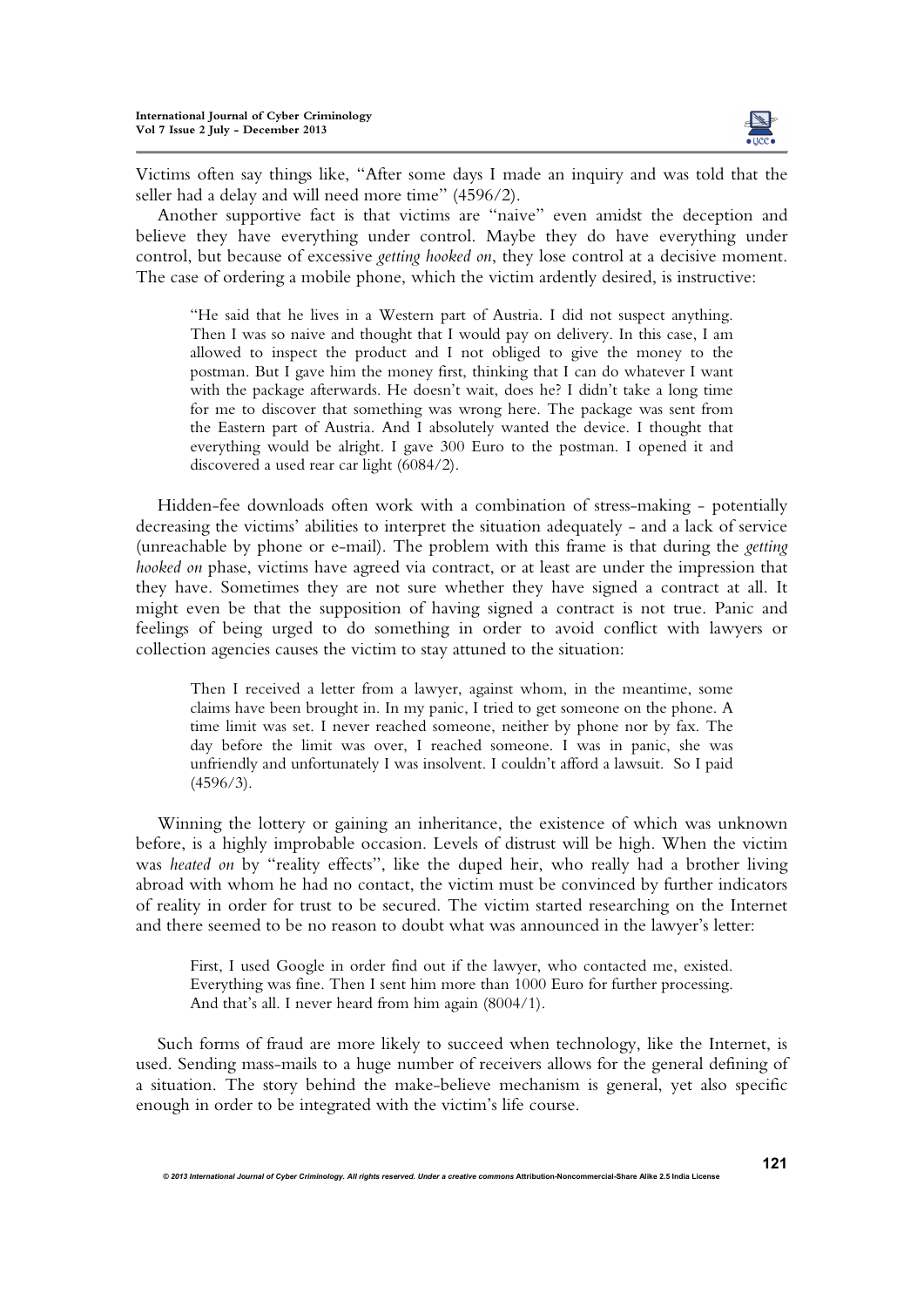#### *3. Cooling out*

When individuals are detached from ordinary social life by processes of *getting hooked on*  (separation) and *staying attuned* (liminality), a way back is needed in which the victim can once more integrate with the taken for granted social order; otherwise, they will be caught in a liminal situation, which does not allow for engagement in interaction processes based on trust and reciprocity of action orientation. Thus, victims must engage in processes of *cooling out* (Goffman, 1952) or reintegration with social reality. This process in different forms was found in all conducted interviews.

In the context of shopping on the Internet, fraud victims, as a first step, tried to "repair" the damage. Participant 6084/2, who ordered a new mobile phone and received an old rear-light instead, immediately phoned the post office, but there was no chance of reversing the contract. Attempts to phone the seller were also made, but there was no way to achieve contact.

I phoned the post office immediately. They said they cannot do anything. I could not get the seller on the phone. I thought by myself, ok, never mind, everyone makes mistakes. I give him some time. I had his e-mail address and all that. I looked him up on the internet (6084/2).

The homepage of the fraudulent seller was even found and effort was made to urge the fraudulent seller to return the money: posting on his homepage, writing emails and threatening to go to the police. Although the police did not help and put some blame on the buyer's incautious behavior, it was still important to report the offence. The incident is reframed by an administrative procedure. Thereby it is no longer an experience that is a part of everyday life. Whether the money will be returned is not the most important element of this process; instead, it is crucial to isolate the deviant interaction process from ordinary life. Reporting fraud to the police when shopping on the Internet (but also in other contexts of cyber fraud) was not a common behavior amongst the respondents. Only six of 30 respondents went to the police. There are various reasons for refraining from reporting. Sometimes victims thought that the damage was not high enough and it was not worth the effort. Sometimes they did not even know that the police are competent in these cases. Other victims believed or even knew that offenders operated from abroad and thought that the Austrian police had no opportunity to prosecute the incident. Other reasons included being ashamed, a lack of knowledge of such an offense being classified as a criminal case or the victim had a bad experience with the police in the past.

The most important *coolingout* strategy is rationalization and drawing a line between past experiences and present knowledge ("I should have known better", "I have learned from this experience", "now I am wiser and more careful", etc.). More "aggressive" forms of reaction are avoiding the service, sending complaints and protests to the service and being more careful in selecting the service. As an alternative, in order to better secure the line between honest and fraudulent interaction, victims actively collect information and develop better adapted schemes of relevance (reading the general terms). The case of downloading Open Source software, and being kept attuned by inducing stress (4596/3), which we have discussed above, is also interesting in this respect. Two *cooling out* mechanisms are used: reframing past action as stupidity and active informing: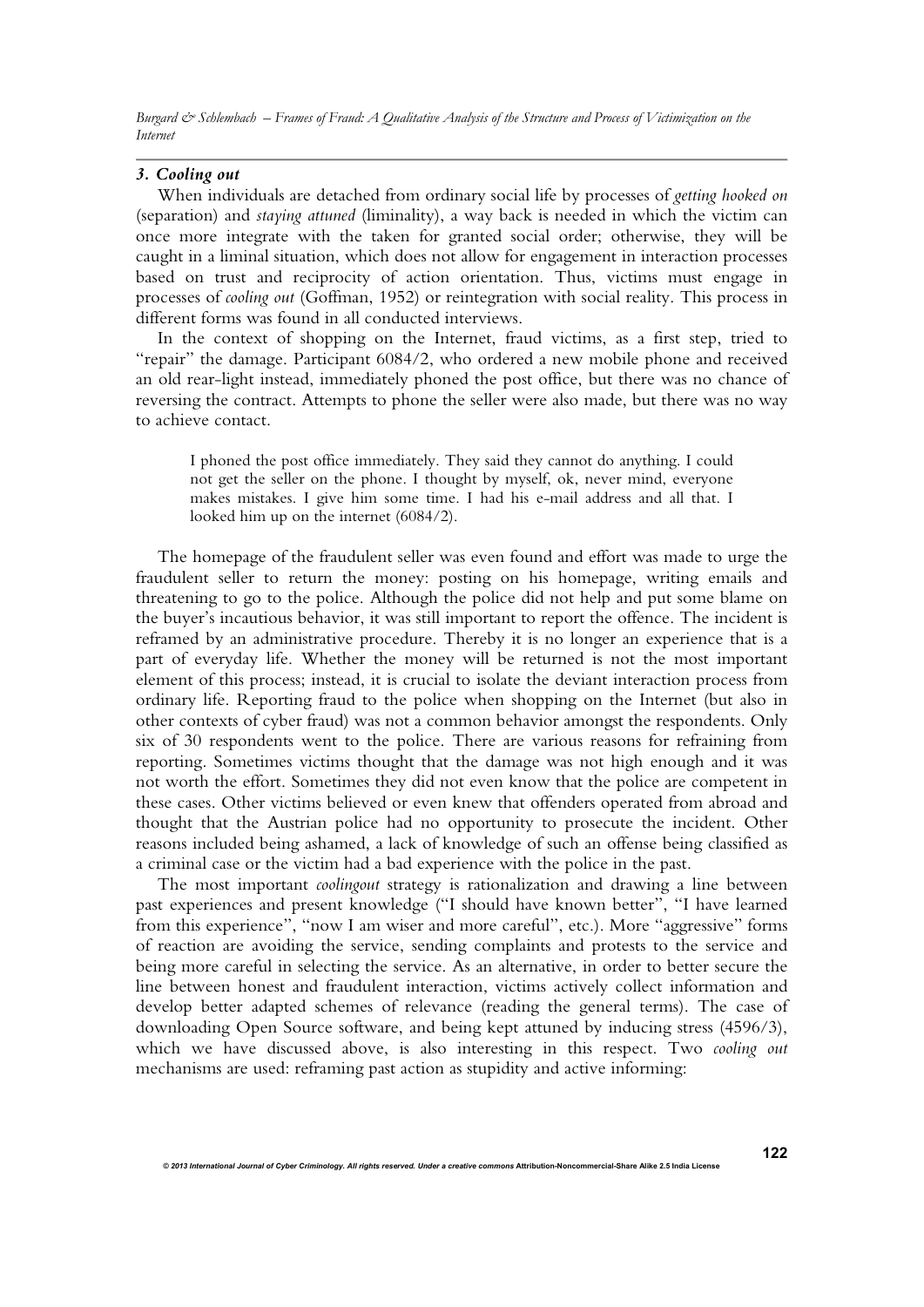

So I paid. Afterwards I thought it was stupid. Then I informed myself at the Chamber of Labour. The company was well known there for taking cash for nothing (4596/3).

One effect of collecting information is that victims obtain a kind of superior knowledge about the fraudster, which is another way of drawing a line between the present and the past situation. Informing relatives and friends is another strategy to integrate one's own situation with social reality. The community is included in the process of separating the fraudster from the present situation. He is condemned collectively, allowing for the constitution of common grounds of interaction on the side of the victim.

Victims who are ashamed experience a specific situation of *coolingout* and can neither report the incident to the police or other agencies of social control, nor to their friends. They must cope with their status of victimization themselves and under conditions of secrecy. The case in which the victim was seduced by a story of inheritance from his brother, who lives in Spain (8004/1), turned into self-anger and was expressed by selfcomplaints. The victim attributed the situation to his own personality structure (a form of psychologizing the status of being a victim): "I was angry with myself, as I am always fast with self-accusation. You inform yourself, you try to be careful. I didn't tell anyone about it because I was too ashamed."

The last strategy of *coolingout* to be mentioned is to pass the buck to the next, which is a form of eliminating an event; reverting it by transforming the status of victim into the status of offender. This is, in the cases studied by this research, a built in *coolingout* mechanism within the offence. Job offers that appear to be a snowball system of selling the buck to the next victim are of this kind. At times, victims try to follow this procedure. In one case, in which a job offer of writing emails from home appeared to be a sales job (of e-books), the victim tried to avoid financial damage by passing the buck:

Of course I didn't get the money back. No one ordered a book. I tried it by announcing the e-books on a free website. But the site was closed because it appeared to be unserious. Within a week it was closed. The job offer can still be found in the Internet. Just yesterday, it came along (7483/1).

## **Conclusion**

In order to "seduce" a person to engage in fraudulent strategic interaction, a process unfolds that is a functional equivalent of rites of passage. This process is structured by three phases. In a first phase, the victim is detached from taken for granted social reality. Awareness is restructured by a desired good or service; risk perception is decreased, whereas focus on an urgent want is increased. The fraudster must try to make relevant information necessary for interpreting the situation adequately invisible or put it at marginal locations of the perceptual space. Once a victim is separated from integrated social action, he or she must be kept attuned to the new situation without giving to much weight to doubt. The victim finds in a situation of liminality, at the borders of society, in which a fabricated story (definition of the situation) is taken for truth. If, finally, the victim learns that he or she was duped and the status of being a victim becomes an undeniable fact, he or she must find ways back into socially shared reality by entering into a third phase of *coolingout* and reintegration with social reality. *Coolingout* appears in several forms, one of which is reporting incidents to the police, but this is by far not the only solution to the problem. Often victims do not have any hope to get their money back because